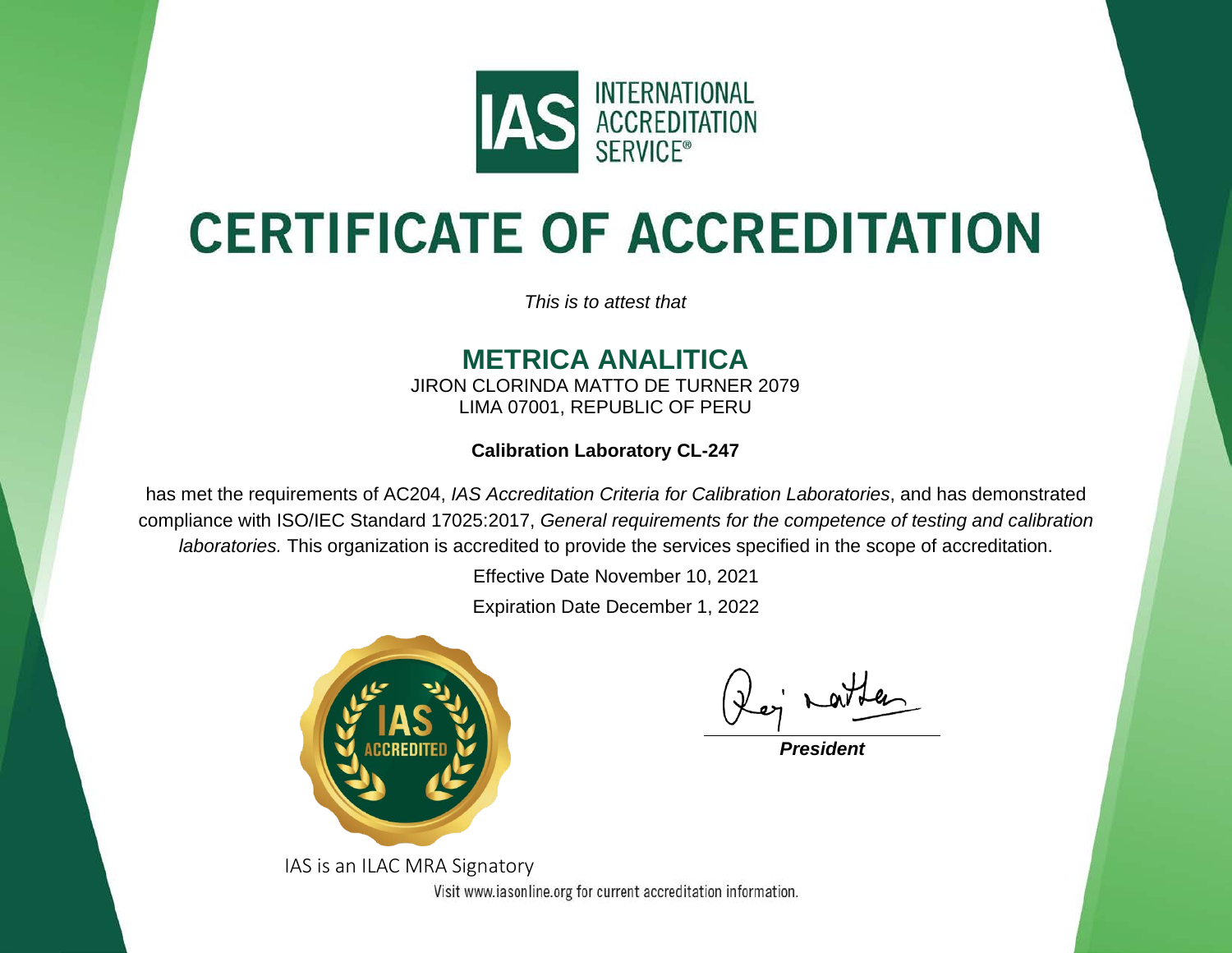# **SCOPE OF ACCREDITATION**

International Accreditation Service, Inc. 3060 Saturn Street, Suite 100, Brea, California 92821, U.S.A. | www.iasonline.org

#### **METRICA ANALITICA**

**Contact Name** Flor Mallma **Contact Phone** +51-14256885

*Accredited to ISO/IEC 17025:2017 Effective Date November 10, 2021*

| <b>MEASURED</b><br><b>QUANTITY or DEVICE</b><br><b>TYPE CALIBRATED</b>                      | <b>RANGE</b>                                       | <b>UNCERTAINTY1,2</b><br>$(\pm)$                           | <b>CALIBRATION PROCEDURE</b><br><b>AND/OR STANDARD</b><br><b>EQUIPMENT USED</b>                                                          |  |  |
|---------------------------------------------------------------------------------------------|----------------------------------------------------|------------------------------------------------------------|------------------------------------------------------------------------------------------------------------------------------------------|--|--|
| <b>Mechanical</b>                                                                           |                                                    |                                                            |                                                                                                                                          |  |  |
| Particle Samplers:<br>Mini Low Volume<br>Low Volume (Low-Vol)<br><b>Occupational Health</b> | 0.10 L/min to 22 L/min                             | 0.032 L/min                                                | PLV-004 Procedure for the<br>calibration of low volume<br>particulate matter sampling<br>equipment and rotameters,<br>version 00 of 2019 |  |  |
| Rotameters                                                                                  | 0.1 L/min to 22 L/min                              | 0.0027 L/min                                               |                                                                                                                                          |  |  |
| High volume particulate<br>matter samplers (HI-Vol)                                         | 0.9 m <sup>3</sup> /min to 1.8 m <sup>3</sup> /min | $0.03$ m <sup>3</sup> /min                                 | PLV-002 Procedure for the<br>calibration of high-volume<br>particulate matter sampling<br>equipment, version 00 of 2020                  |  |  |
| <b>Thermal</b>                                                                              |                                                    |                                                            |                                                                                                                                          |  |  |
| Thermometer Sensor/Probe 5.0 °C to 70.0 °C                                                  |                                                    | 0.08 °C                                                    | Procedure for the calibration<br>of digital thermometers<br>Ed. 2, Dec. 2012, PC-017<br><b>DM-INACAL</b>                                 |  |  |
| <b>Chemical/Gas</b>                                                                         |                                                    |                                                            |                                                                                                                                          |  |  |
| Potentiometric pH Meters                                                                    | 4 pH<br>7 pH<br>10 pH                              | $0.02$ pH<br>$0.02$ pH<br>$0.04$ pH                        | PC-020 Procedure for the<br>calibration of pH meters, DM-<br>INACAL 2nd edition, 2017                                                    |  |  |
| <b>Conductivity Meters</b>                                                                  | 100 µS/cm<br>147 µS/cm<br>1410 µS/cm<br>12.8 mS/cm | $1.6 \mu S/cm$<br>$2 \mu S/cm$<br>20 µS/cm<br>$0.18$ mS/cm | PC-022 Procedure for the<br>calibration of conductivity<br>meters, 1st edition, SNM -<br><b>INACAL 2014</b>                              |  |  |
| <b>Turbidity Meter</b>                                                                      | <b>20 NTU</b><br><b>100 NTU</b><br><b>500 NTU</b>  | 0.21 NTU<br>0.9 NTU<br><b>2.7 NTU</b>                      | PLV-008 Turbidimeter<br>calibration procedure, version<br>00 of 2019                                                                     |  |  |
| Colorimeter - Chlorine                                                                      | $0.20$ mg/L to 2 mg/L<br>2.1 mg/L to 8 mg/L        | $0.06$ mg/L<br>$0.07$ mg/L                                 | PLV-007 Colorimeter<br>calibration procedure, version<br>00 of 2019                                                                      |  |  |

**CALIBRATION AND MEASUREMENT CAPABILITY (CMC)\***

*\* If information in this CMC is presented in non-SI units, the conversion factors stated in NIST Special Publication 811 "Guide for the Use of the International System of Units (SI)" apply.*

**CL-247 METRICA ANALITICA**



**Effective Date November 10, 2021 Page 2 of 4** *IAS/CL/101-3* 

IAS is an ILAC MRA Signatory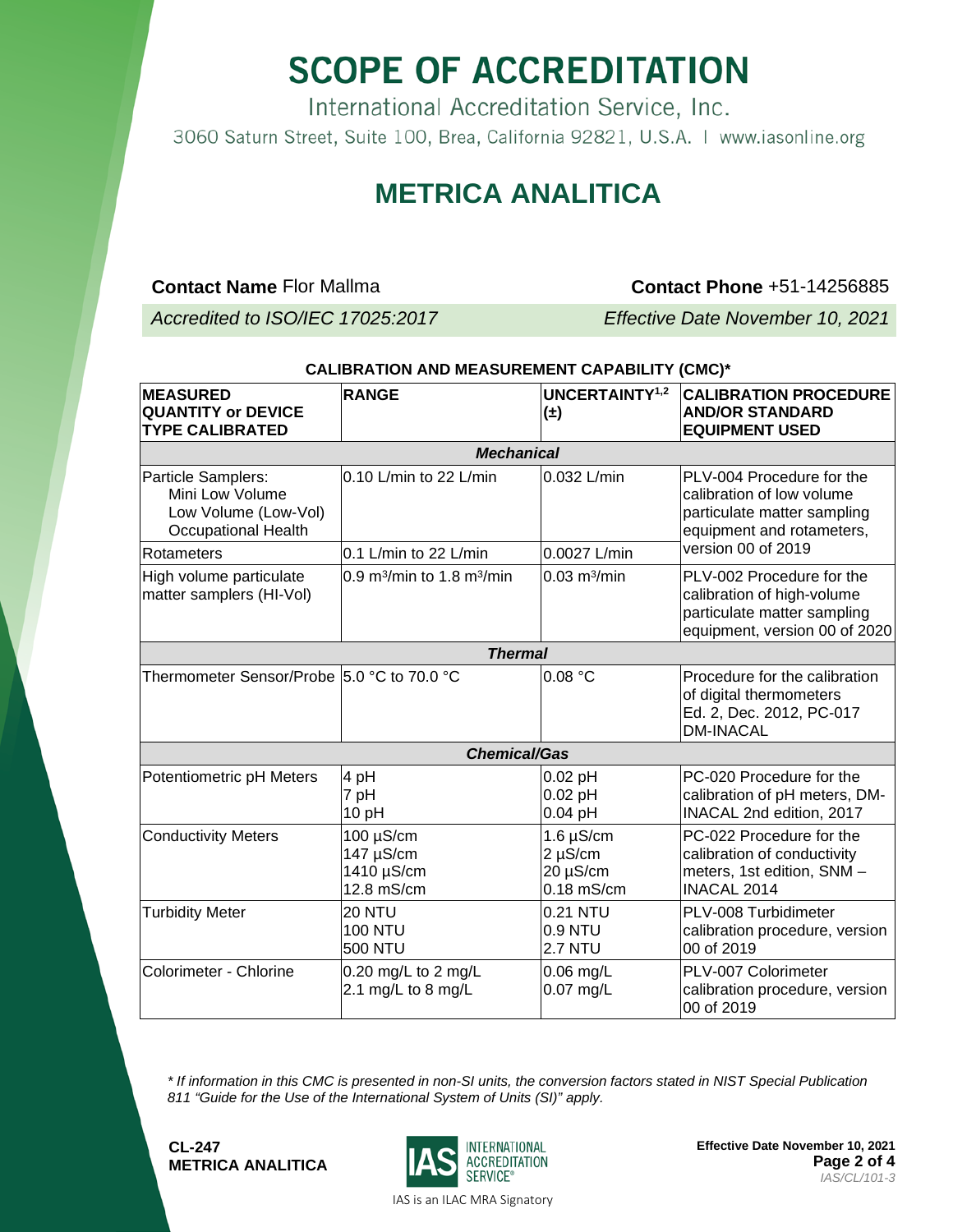# **SCOPE OF ACCREDITATION**

International Accreditation Service, Inc.

3060 Saturn Street, Suite 100, Brea, California 92821, U.S.A. | www.iasonline.org

| <b>MEASURED</b><br><b>QUANTITY or DEVICE</b><br><b>TYPE CALIBRATED</b> | <b>RANGE</b>                                                     | UNCERTAINTY <sup>1,2</sup><br>$(\pm)$                    | <b>CALIBRATION PROCEDURE</b><br><b>AND/OR STANDARD</b><br><b>EQUIPMENT USED</b> |
|------------------------------------------------------------------------|------------------------------------------------------------------|----------------------------------------------------------|---------------------------------------------------------------------------------|
| Dissolved oxygen                                                       | $0$ mg/L<br>8.3 mg/L                                             | 0.007 mg/L<br>0.007 mg/L                                 | PLV-003 Procedure for the<br>calibration of oximeters,<br>version 00 of 2019    |
| Gas Analyzer Equipment                                                 |                                                                  |                                                          | PLV-001 Procedure for the<br>calibration of gas analyzers,                      |
| CO                                                                     | 0.15 to 50 parts in $106$                                        | $0.006$ parts in $106$                                   | version 00 of 2020<br>(Dynamic dilution)                                        |
| <b>NO</b>                                                              | 0.050 to 50 parts in $10^6$                                      | $0.006$ parts in $106$                                   |                                                                                 |
| SO <sub>2</sub>                                                        | 0.05 to 50 parts in $106$                                        | $0.006$ parts in $106$                                   |                                                                                 |
| NO <sub>2</sub>                                                        | 0.05 to 12 parts in 10 <sup>6</sup>                              | $0.006$ parts in $106$                                   |                                                                                 |
| H <sub>2</sub> S                                                       | 0.08 to 12 parts in $106$                                        | $0.006$ parts in $106$                                   |                                                                                 |
| $C_3H_8$                                                               | 0.05 to 50 parts in $106$                                        | $0.006$ parts in $106$                                   |                                                                                 |
| CH <sub>4</sub>                                                        | 0.005 % to 0.85 %                                                | 0.006 %                                                  |                                                                                 |
| Gas Analyzer Equipment                                                 |                                                                  |                                                          | PLV-001 Procedure for the                                                       |
| CO                                                                     | 994.2 parts in 10 <sup>6</sup><br>509.1 parts in 10 <sup>6</sup> | 6.7 parts in $106$<br>4.4 parts in $106$                 | calibration of gas analyzers,<br>version 00 of 2020<br>(Direct comparison)      |
| O <sub>2</sub>                                                         | 20.98 %<br>3.016 %                                               | 0.48%<br>0.08%                                           |                                                                                 |
| CH <sub>4</sub>                                                        | 10.05 %                                                          | 0.29%                                                    |                                                                                 |
| H <sub>2</sub> S                                                       | 301 parts in 10 <sup>6</sup>                                     | 3.4 parts in $106$                                       |                                                                                 |
| <b>NO</b>                                                              | 1021 parts in $106$                                              | 8 parts in 10 <sup>6</sup>                               |                                                                                 |
| SO <sub>2</sub>                                                        | 1019 parts in $106$<br>505.9 parts in 10 <sup>6</sup>            | 8 parts in 10 <sup>6</sup><br>5 parts in 10 <sup>6</sup> |                                                                                 |
| NO <sub>2</sub>                                                        | 198 parts in 10 <sup>6</sup>                                     | 3.7 parts in $106$                                       |                                                                                 |
| $C_3H_8$                                                               | 98.59 parts in 10 <sup>6</sup><br>1013 parts in 10 <sup>6</sup>  | 0.84 parts in $106$<br>7.7 parts in $106$                |                                                                                 |
| Ozone Analyzer Equipment                                               | 1.6 to 400 parts in $10^9$                                       | 0.18 parts in $109$                                      | PLV-006 Procedure for the<br>calibration of ozone analyzers                     |

1The uncertainty covered by the Calibration and Measurement Capability (CMC) is expressed as the expanded uncertainty having a coverage probability of approximately 95 %. It is the smallest measurement uncertainty that a laboratory can achieve within its scope of accreditation when performing calibrations of a best existing device. The